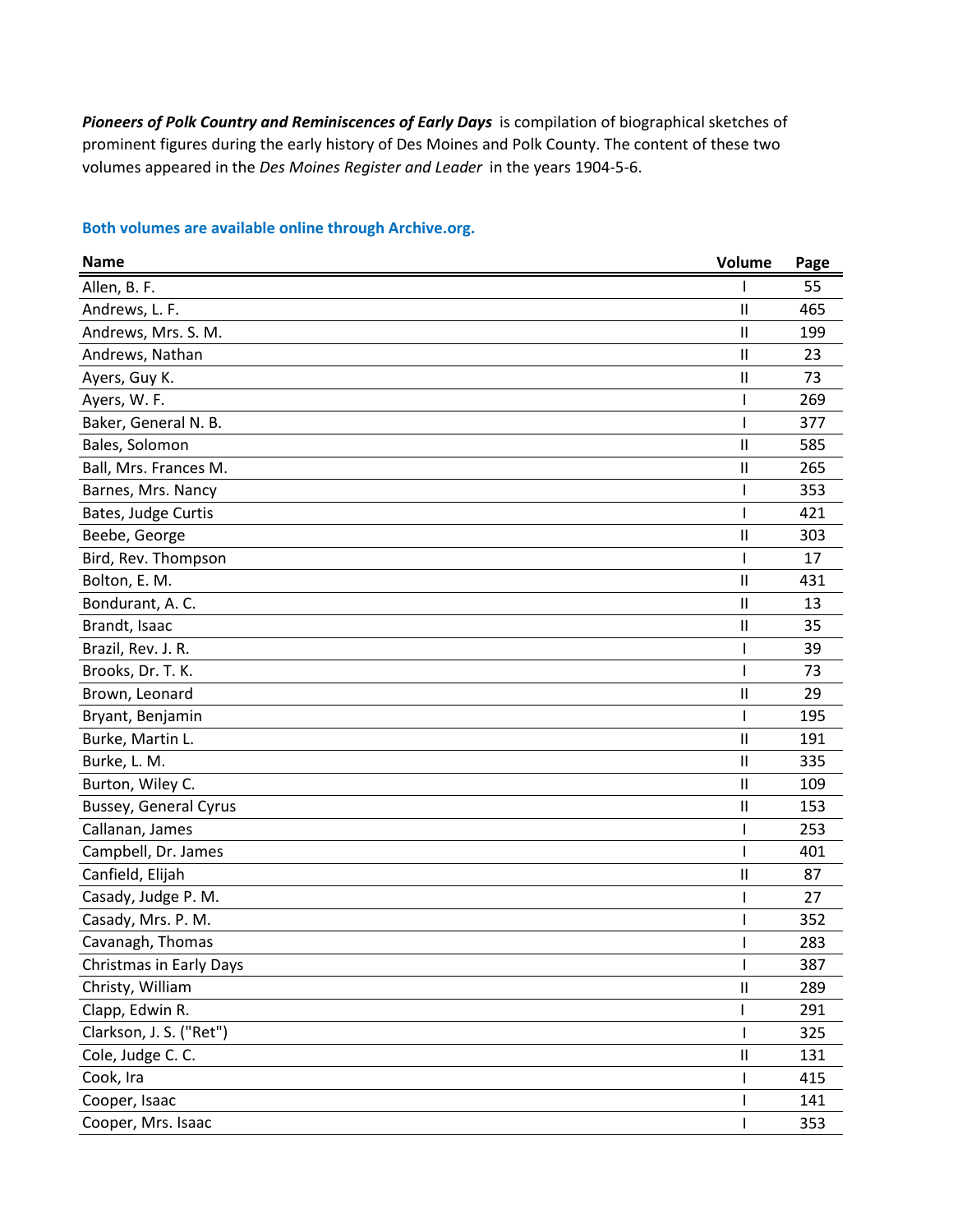| Cory, I. M. T.                    | $\mathsf{I}$           | 67  |
|-----------------------------------|------------------------|-----|
| Crocker, General M. M.            | $\mathsf{I}$           | 145 |
| Davis, John M.                    | $\mathsf{I}$           | 103 |
| Des Moines-What it Means          |                        | 275 |
| Dewey, Col. J. N.                 |                        | 339 |
| Dyer, Samuel L.                   |                        | 445 |
| Entwistle, Edward                 | $\mathsf{I}$           | 17  |
| Finch, Daniel O.                  |                        | 43  |
| Finkbine, Robert S.               | $\mathbf{I}$           | 5   |
| <b>First Things in Des Moines</b> | $\mathbf{I}$           | 123 |
| Fisher, Mrs. Elizabeth Bales      | $\mathsf{I}$           | 266 |
| Fourth of July in Early Days      |                        | 93  |
| Galbraith, Bartrum                | $\mathsf{I}$           | 319 |
| Garton, Samuel B.                 | $\mathbf{I}$           | 455 |
| Geneser, Francis                  | $\mathsf{I}$           | 351 |
| Given, John H.                    |                        | 391 |
| Given, Judge Josiah H.            | $\mathbf{I}$           | 203 |
| Godfrey, Col. George L.           | $\mathsf{I}\mathsf{I}$ | 327 |
| Good, Charles                     | $\mathsf{I}$           | 281 |
| Graham, Seth                      | $\mathbf{I}$           | 57  |
| Granger, Barlow                   |                        | 49  |
| Gray, Samuel                      | $\mathsf{I}$           | 425 |
| Green, Samuel                     |                        | 409 |
| Griffith, Capt. Isaac W.          | $\mathsf{I}$           | 183 |
| Griffith, Col. J. M.              |                        | 97  |
| Grimmel, Dr. F. C.                |                        | 85  |
| Haines, Rev. Sanford              | $\mathsf{I}$           | 443 |
| Harbach, Louis                    |                        | 241 |
| Hays, John                        |                        | 363 |
| Hepburn, Addison J.               | $\mathsf{I}\mathsf{I}$ | 405 |
| Hippee, George M.                 |                        | 165 |
| Hobaugh, John                     | $\mathsf{I}\mathsf{I}$ | 229 |
| Hooker, Col. E. F.                |                        | 429 |
| Hubbell, F. M.                    | $\mathsf{II}$          | 247 |
| Hull, Dr. A. Y.                   |                        | 175 |
| Ingersoll, E. J.                  | $\mathsf{II}$          | 323 |
| Jewett, George A.                 | Ш                      | 379 |
| Jones, A. D.                      | Ш                      | 295 |
| Jordan, James C.                  |                        | 181 |
| Kasson, John A.                   |                        | 217 |
| Keyes, Calvin W.                  |                        | 169 |
| King, Michael H.                  |                        | 311 |
| Kingman, A. S.                    | $\mathsf{I}\mathsf{I}$ | 373 |
| Lamb, Curtis                      | Ш                      | 43  |
| Lehman, William H.                | Ш                      | 339 |
| Lott, Henry                       | $\mathsf{II}$          | 173 |
| Lowry, William                    | Ш                      | 389 |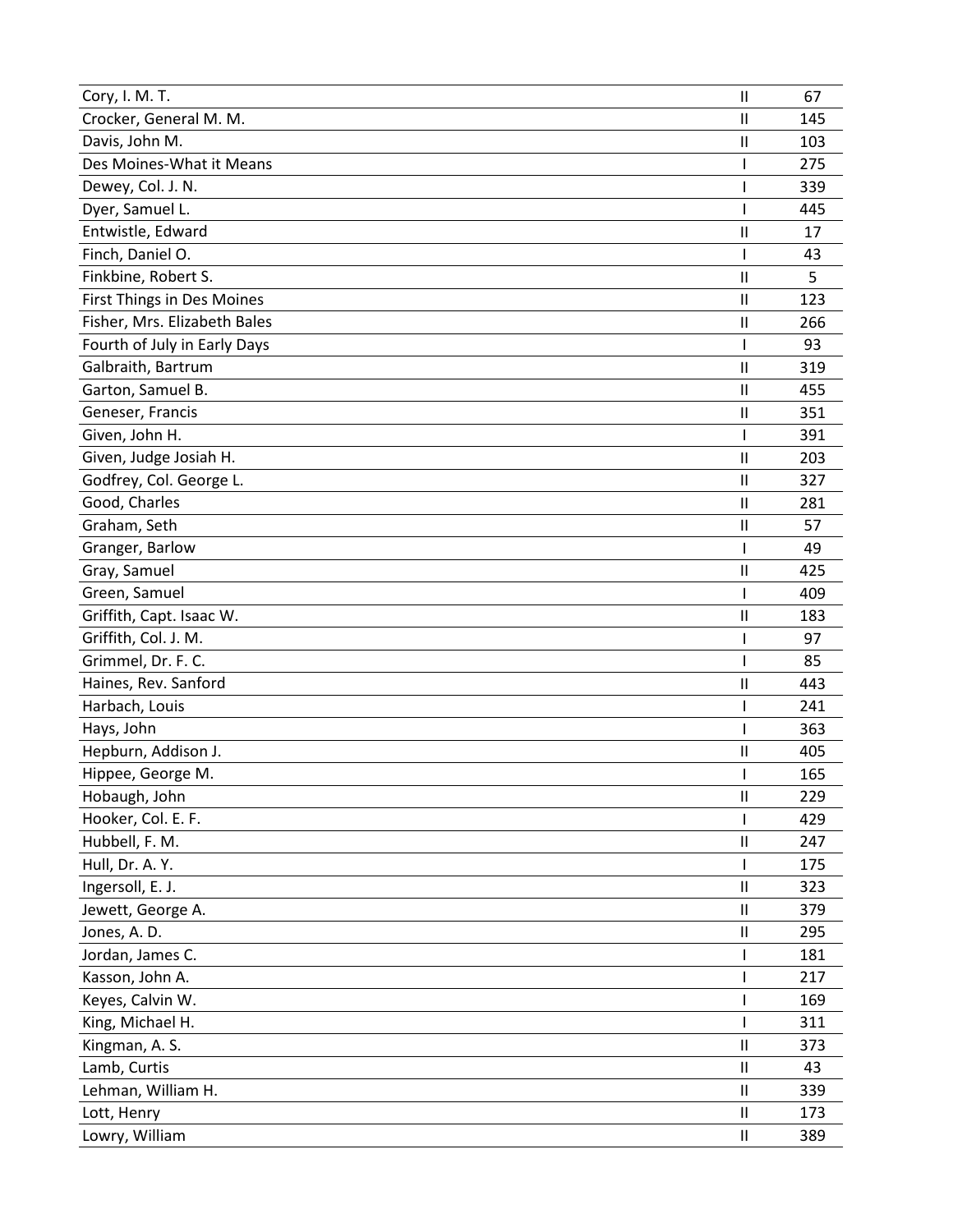| Lyon, Harrison              | $\mathsf{I}$           | 275 |
|-----------------------------|------------------------|-----|
| Macartney, Frederick C.     |                        | 303 |
| McDonnell, Nicholas S.      | $\mathbf{I}$           | 219 |
| McFarland, Judge Cave J.    |                        | 449 |
| McGlothlin, John D.         |                        | 297 |
| McHenry, Judge Wm. H., Sr.  |                        | 317 |
| McKay, Judge William        |                        | 345 |
| McQuiston, Mrs. Avis Saylor | $\mathsf{I}$           | 267 |
| Meacham, W. H.              |                        | 245 |
| Mills, Frank M.             |                        | 189 |
| Mitchell, Thomas            |                        | 5   |
| Mitchell, Judge John        | $\mathsf{I}$           | 415 |
| Moore, William W.           | I                      | 21  |
| Morris, Judge T. T.         | $\mathsf{I}\mathsf{I}$ | 233 |
| Mosier, Cyrus A.            |                        | 439 |
| Murrow, David B.            | $\mathbf{I}$           | 439 |
| Myers, Mrs. Eliza Saylor    | $\mathsf{I}$           | 266 |
| Napier, Judge Thomas H.     |                        | 205 |
| Nash, Elder John A.         |                        | 33  |
| Newcomer, Peter             |                        | 397 |
| Noris, David                | $\mathsf{I}$           | 239 |
| Nourse, Judge Charles C.    | $\mathbf{I}$           | 79  |
| Parmalee's Mill             |                        | 127 |
| <b>Pioneer Preachers</b>    | $\mathsf{I}$           | 443 |
| Pioneer Women               |                        | 351 |
| Polk J.S.                   |                        | 133 |
| Quick, William H.           |                        | 369 |
| Rawson, Dr. Charles H.      | $\mathsf{I}$           | 169 |
| Redhead, Wesley             |                        | 111 |
| Reinking, Conrad D.         | Ш                      | 269 |
| Rice, Judge Byron           |                        | 119 |
| Robertson, S.A.             | I                      | 227 |
| Saucerman, Samuel           | $\mathsf{I}\mathsf{I}$ | 209 |
| Savery, James C.            |                        | 211 |
| Saylor, Benjamin            | $\mathsf{I}\mathsf{I}$ | 257 |
| Saylor, Jehu P.             | $\mathsf{I}\mathsf{I}$ | 367 |
| Saylor, John B.             | Ш                      | 255 |
| Saylor, Mrs. Martha Bales   | Ш                      | 261 |
| Saylors, The                | Ш                      | 255 |
| Scott, William Alexander    |                        | 233 |
| Sherman, Hoyt               |                        | 67  |
| Sherman, Lampson P.         | $\mathsf{I}$           | 355 |
| Sims, L. D.                 | Ш                      | 141 |
| Skinner, Dr. David D.       | $\mathbf{I}$           | 305 |
| Smith, John L.              | $\mathsf{II}$          | 99  |
| Sneer, George               | $\mathsf{I}\mathsf{I}$ | 163 |
| Spofford, Col. Sumner F.    |                        | 105 |